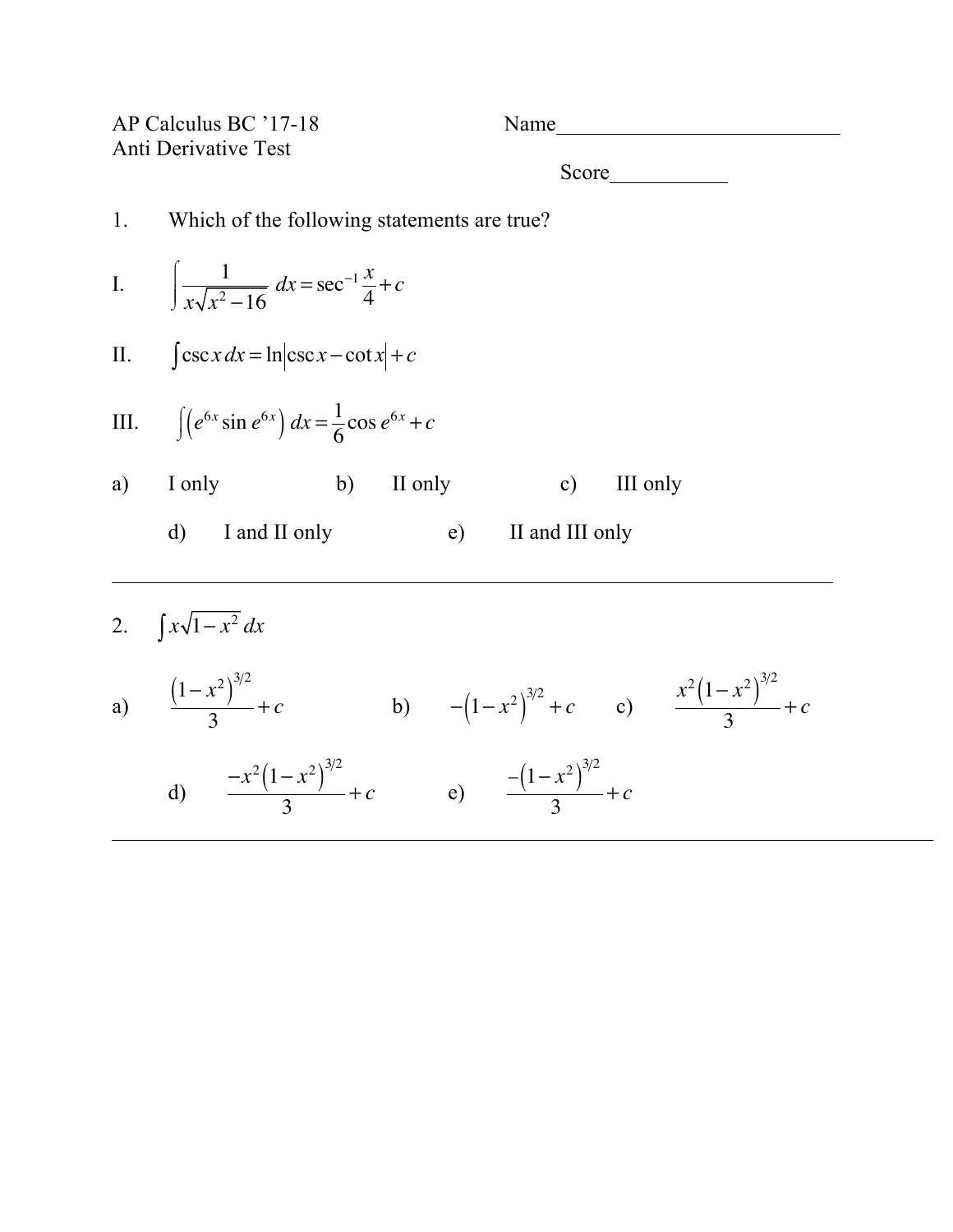3. 
$$
\int \frac{1 + \ln x}{x \ln x} dx =
$$
  
\na) 
$$
\frac{1}{2} (1 + \ln x)^2 + c
$$
  
\nb) 
$$
x + \ln x + c
$$
  
\nc) 
$$
\ln(\ln x) + c
$$
  
\nd) 
$$
\ln x + \ln(\ln x) + c
$$

e)  $\frac{\ln x}{x + \ln x} + c$ 

4. 
$$
\int (x^3)\sqrt{1-x^2} dx
$$
  
\na) 
$$
\frac{x^4}{2} \cdot \frac{(1-x^2)^{3/2}}{3} + c
$$
  
\nb) 
$$
-\frac{1}{2}(1-x^2)^{1/2} - \frac{1}{3}(1-x^2)^{3/2} + c
$$

c) 
$$
-\frac{1}{3}(1-x^2)^{3/2} + \frac{1}{5}(1-x^2)^{5/2} + c
$$

d) 
$$
\frac{1}{3}(1-x^2)^{3/2} - \frac{1}{5}(1-x^2)^{5/2} + c
$$

e.) 
$$
\frac{-{(1-x^2)}^{3/2}}{3} + c
$$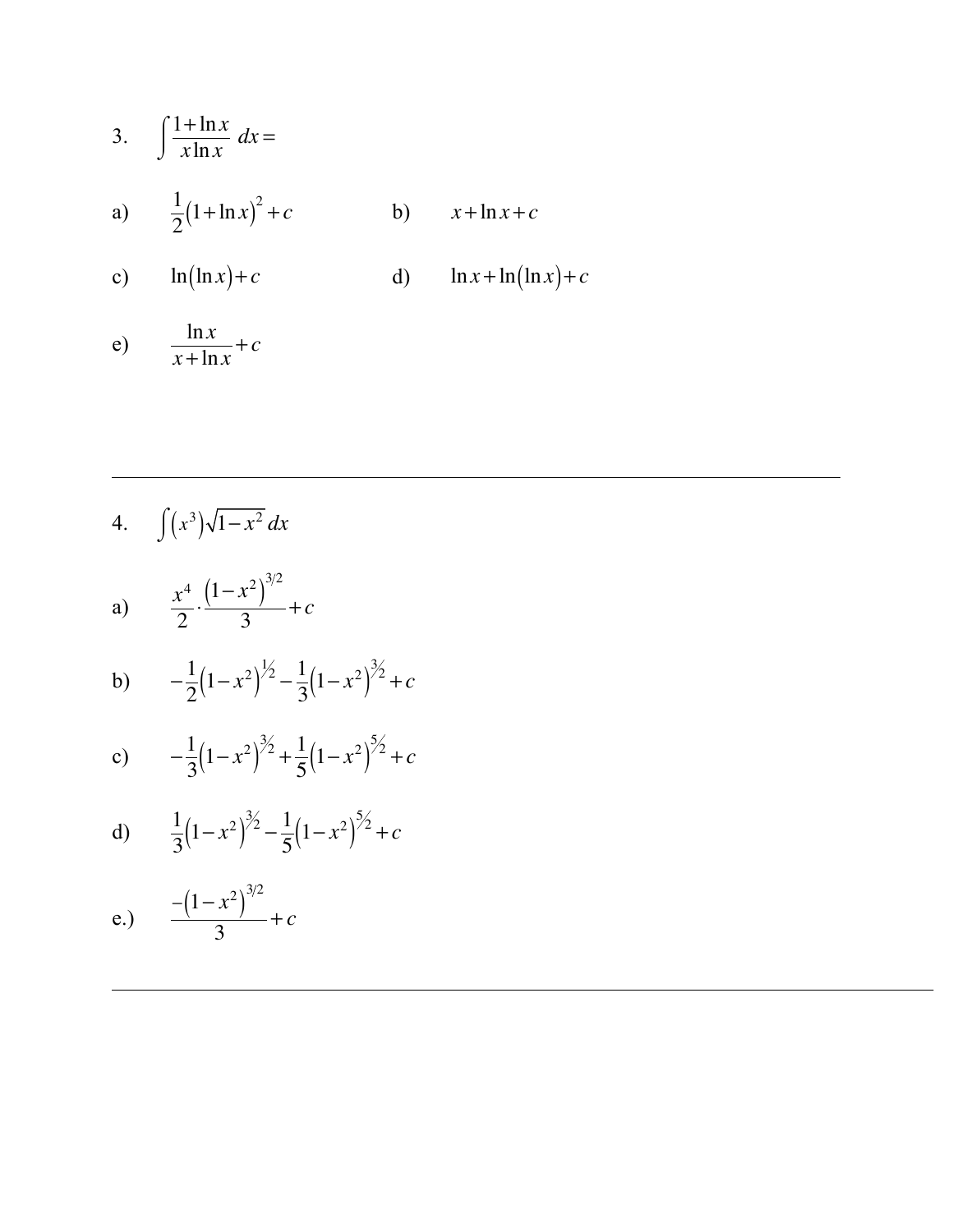5. Which of the following differential equations corresponds to the slope field shown in the figure below?

a) 
$$
\frac{dy}{dx} = x - y^2
$$
 b) 
$$
\frac{dy}{dx} = 1 - \frac{y}{x}
$$
 c) 
$$
\frac{dy}{dx} = -y^3
$$
 d) 
$$
\frac{dy}{dx} = x - \frac{1}{2}x^3
$$
 e) 
$$
\frac{dy}{dx} = x + y
$$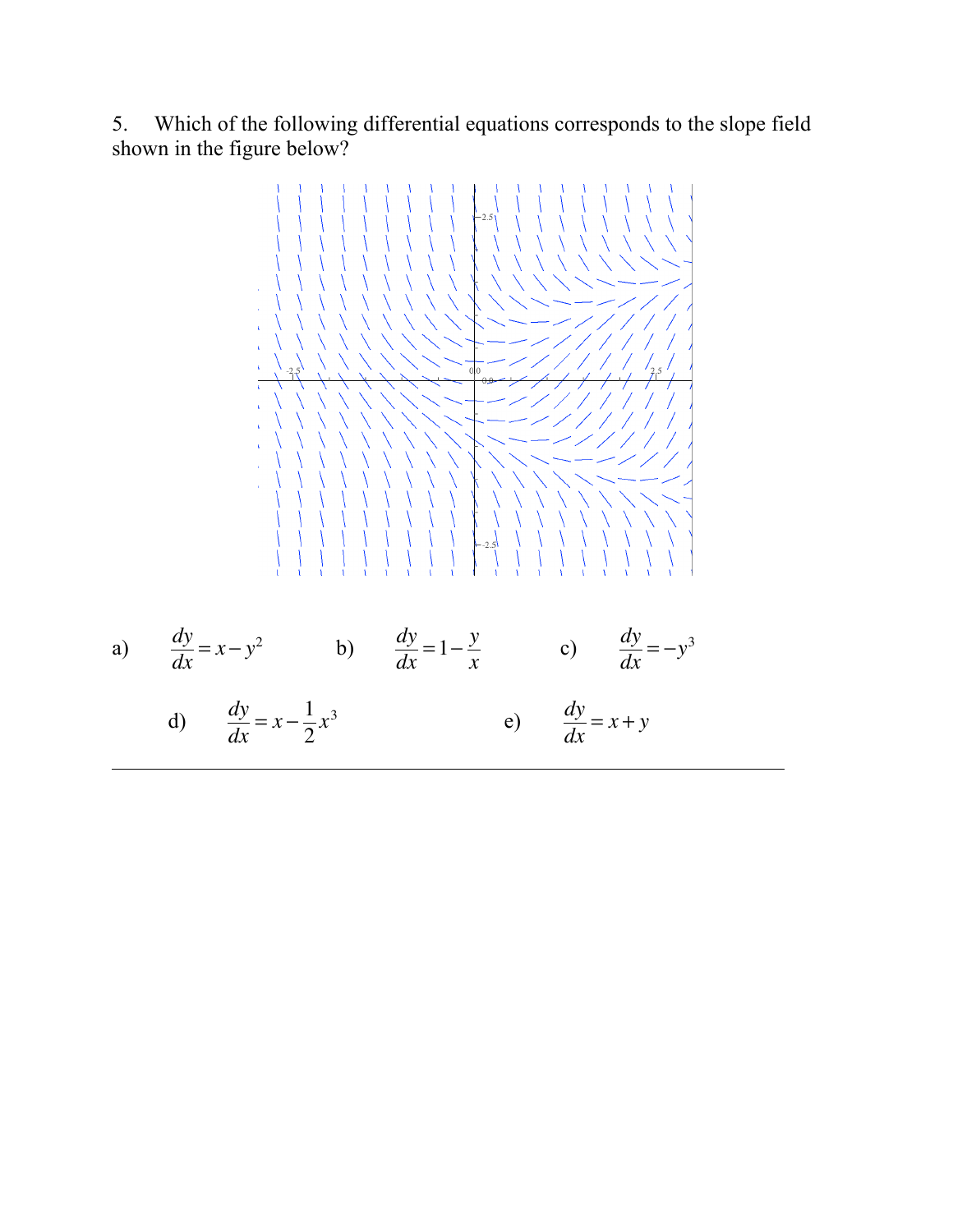6. Which of the following equations might be the solution to the slope field shown in the figure below?



7. Identify is the first mistake (if any) in this process:

| $\frac{dy}{dx} = xy + x$ |                                 |    |                      |    |        |
|--------------------------|---------------------------------|----|----------------------|----|--------|
| Step 1:                  | \n $\frac{1}{y+1} dy = x dx$ \n |    |                      |    |        |
| Step 2:                  | \n $\ln y+1  = x^2 + c$ \n      |    |                      |    |        |
| Step 3:                  | \n $ y+1  = e^{x^2} + c$ \n     |    |                      |    |        |
| Step 4:                  | \n $y = e^{x^2} + c$ \n         |    |                      |    |        |
| a)                       | Step 1                          | b) | Step 2               | c) | Step 3 |
| d)                       | Step 4                          | e) | There is no mistake. |    |        |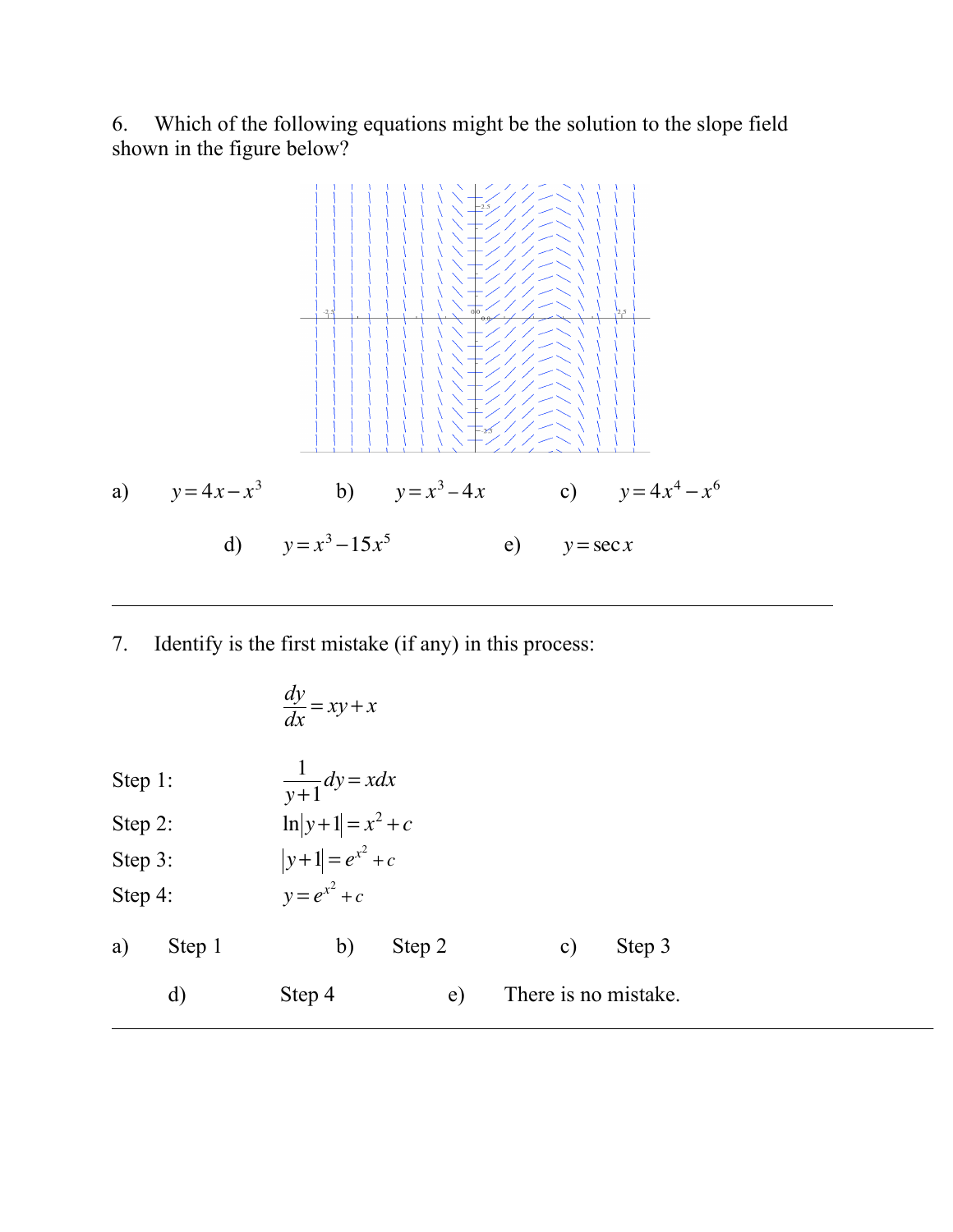8. 
$$
\int \left(\frac{t^3-4t-3}{5t^{2/3}}\right)dt
$$

9. 
$$
\int \frac{x^5}{(x^3 - 1)^{3/2}} dx
$$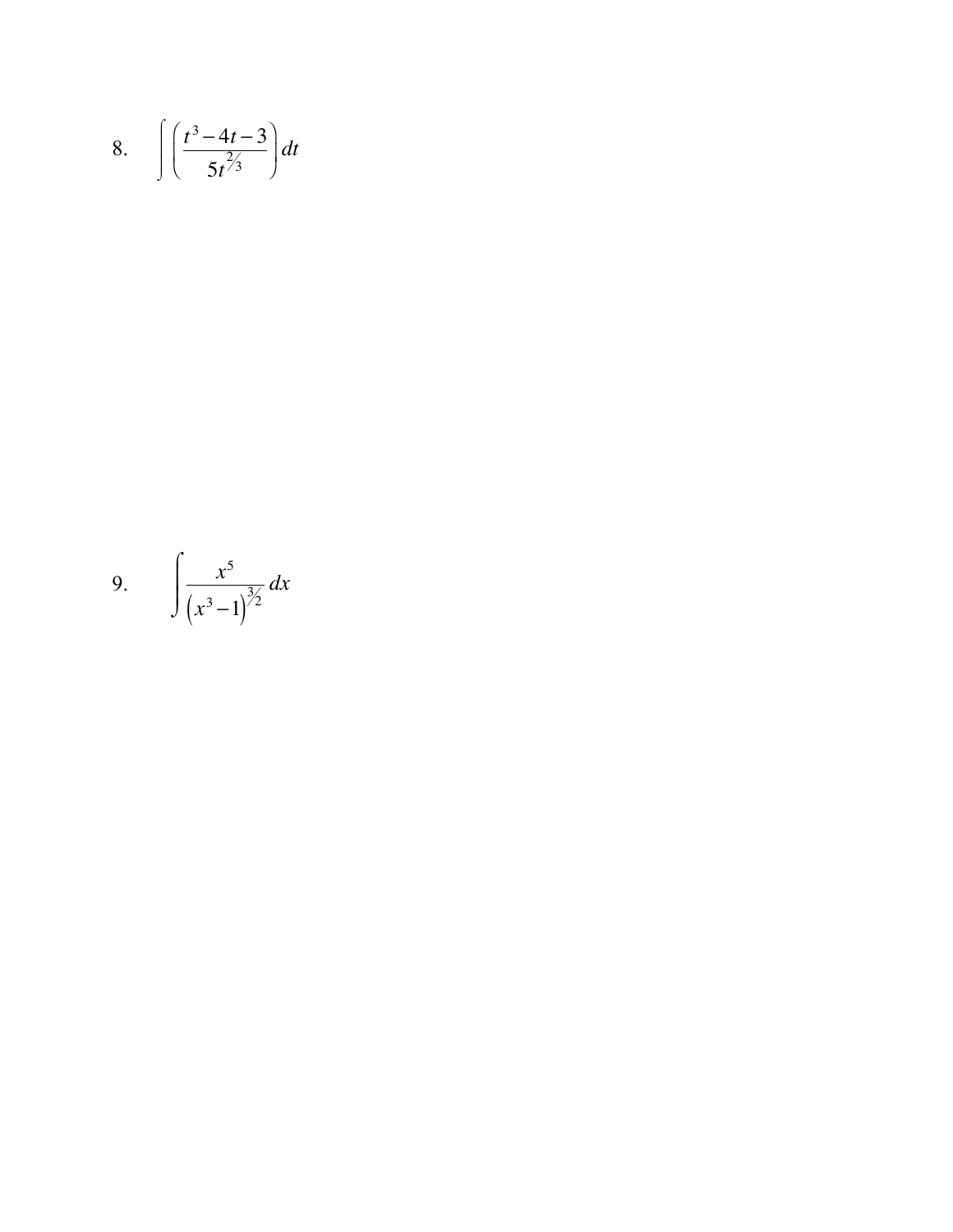10. 
$$
\int \left(3x^8 + \frac{\sec^2 x}{e^{\tan x}} - x^3 \cot(x^4)\right) dx
$$

11. The acceleration of a particle is described by  $a(t) = 48t^2 - 18t + 6$ . Find the distance equation for  $x(t)$  if  $v(1) = 1$  and  $x(1) = 3$ .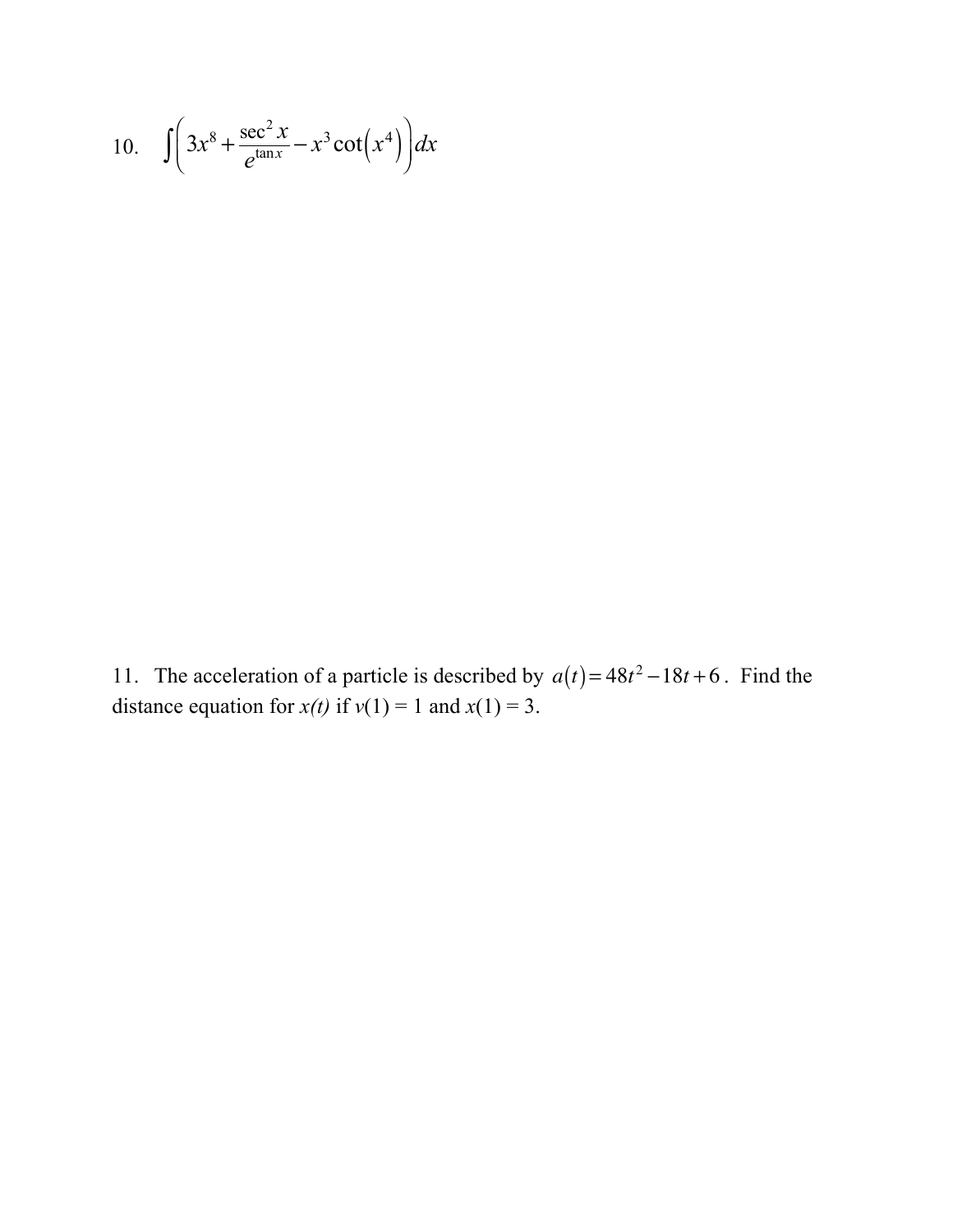12. Given the differential equation,  $\frac{dy}{dx} = \frac{y-2}{x+1}$ 

a. On the axis system provided, sketch the slope field for the  $\frac{dy}{dx}$  $\frac{dy}{dx}$  at all points plotted on the graph.



b. If the solution curve passes through the point  $(0, 0)$ , sketch the solution curve on the same set of axes as your slope field.